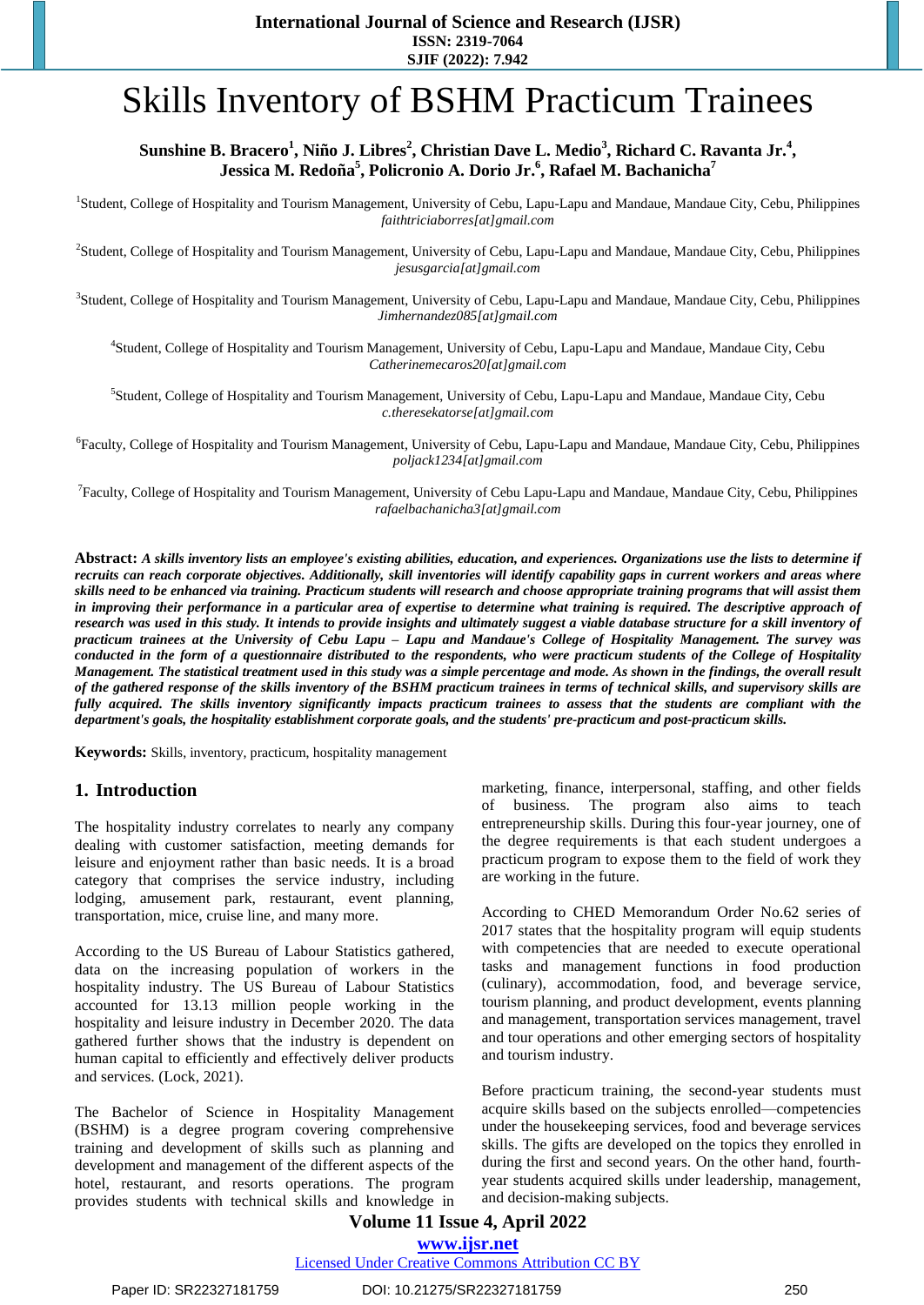The practicum program of the hospitality management students helps develop the students' communication skills, leadership skills, decision-making skills, and social relations. This program identifies qualified and educated students for training as the quality of service depends on their job performances. Skill inventory is an arising issue within the practicum program for hospitality management students since it identifies their skills, education, and experiences as practicum trainees in a specific hospitality establishment.

A skills inventory is a compilation of existing employees' skills (Dedos&Fouskakis2021), education, and experiences. The lists are utilized by organizations to decide if new hires can achieve company goals. Understanding the company's current pool of skills/talents and future capability demands aids strategic planning (Cetin et al., 2016; Wolfe et al., 2014).

Skills inventories will also recognize ability deficiencies in existing staff and where skills need to be upgraded by training. Practicum trainees will look and choose suitable training plans to help improve their performance for a specific area of skills to identify what training is needed.

#### **Research Objectives**

This study determined the hospitality management students' technical, communication, and leadership skills in the College of Hospitality and Tourism Management of the University of Cebu Lapu-Lapu and Mandaue. The findings of this study will serve as a basis in crafting an intervention program as an integral part of the students' development program of the department.

# **2. Methodology**

## **Research Design**

This study utilized the descriptive method of research. It gives inputs and eventually proposes a relevant database structure for a skill inventory of the practicum trainee of the College of Hospitality Management at the University of Cebu Lapu – Lapu and Mandaue. It further inputs preparing for the best and most appropriate action plan that fits the department's needs.

## **Research Environment**

The research study was conducted at the University of Cebu Lapu-Lapu and Mandaue Campus. UCLM sits at the foot of the old Mactan Bridge, connecting Cebu and Lapu's cities. UCLM, in this sense, provides for its student's training and education responsive to the bigger picture of its locale that is thriving with endless opportunities.

The University of Cebu was founded in 1964. As an institution of higher learning, the university is committed to an authentic education founded on humanity, nationalism, and academic excellence. In May 1995, a satellite campus of UC was opened in Lapu-Lapu and Mandaue, hence UCLM. Still true to its origins, UCLM upholds and realizes the vision of UC through the formation of an empowered community of person who, through character formation and academic excellence, contributes to the development of society.

### **Research Respondent**

The respondents of this study are the second-year students SY 2019-2020 of the College of Hospitality Management in the University of Cebu Lapu – Lapu and Mandaue. In particular, the respondents of this study are second-year students done in practicum training who are considered essential elements for the skills inventory of practicum students of the College of Hospitality Management in the University of Cebu Lapu – Lapu and Mandaue. In this study, the actual number of respondents was determined. The study focused on the skills inventory of the second-year students SY 2020-2021 in the practicum program.

## **Research Instrument**

This study utilized a pattern based on the components of skills inventory. It is patterned to determine the acquired skills inventory of the BSHM practicum trainee under the technical skills, communication skills, and leadership skills.

## **Statistical Treatment**

This study utilized weighted mean and mode to determine the skill inventory of the BSHM practicum trainees in terms of technical, and supervisory skills.

## **3. Results and Discussion**

Table 1 shows that the BSHM practicum trainees have developed all the required skills, such as technical skills, communication skills, and supervisory skills.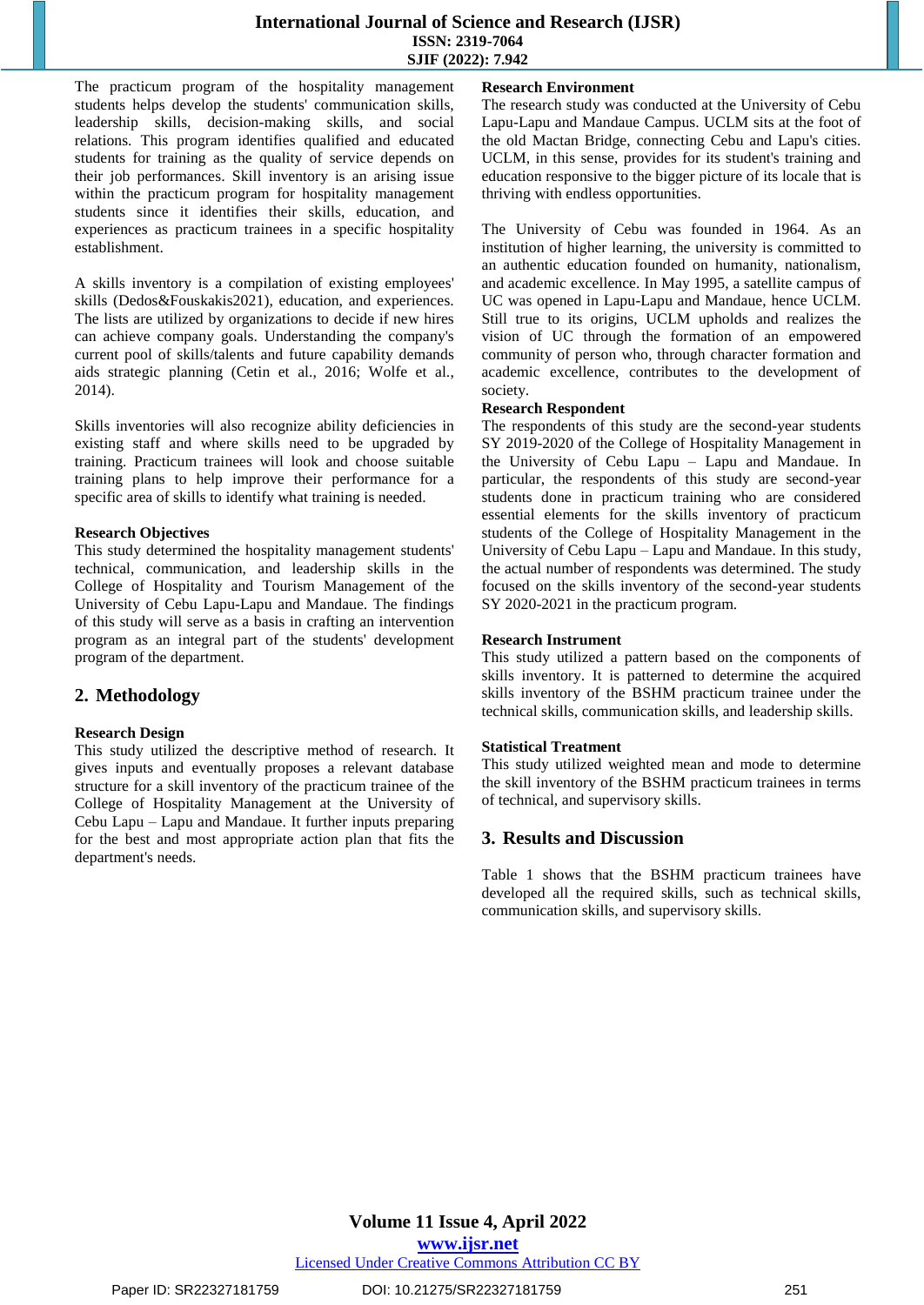| <b>SKILLS</b>                | <b>Fully</b><br>acquired<br>(4) | Acquired<br>(3) | Less<br>(2) | Not<br><b>Acquired Acquired</b><br>$\Omega$ |  |
|------------------------------|---------------------------------|-----------------|-------------|---------------------------------------------|--|
| 2.1 Technical skills         |                                 |                 |             |                                             |  |
| 2.1.1 Front Office           | 48                              | 19              | 10          | 23                                          |  |
| 2.1.2 Housekeeping           | 61                              | 24              | 3           | 12                                          |  |
| 2.1.3 Food and Beverage      |                                 |                 |             |                                             |  |
| 2.1.3.1 Bartending           | 66                              | 19              | 6           | 9                                           |  |
| 2.1.3.2 Production           | 67                              | 24              | 4           | 5                                           |  |
| 2.1.3.3 F&B Bartending       | 68                              | 24              | 4           | 4                                           |  |
| 2.2 Communication skills     | 69                              | 29              | 2           | 0                                           |  |
| 2.3 Supervisory              |                                 |                 |             |                                             |  |
| 2.3.1 Leadership Skills      | 70                              | 28              |             |                                             |  |
| 2.3.2 Decision Making Skills | 61                              | 35              | 2           | 2                                           |  |
| 2.3.3 Interpersonal Skills   | 68                              | 31              |             | 0                                           |  |

# **Table 1 Acquired Skills of the BSHM Practicum Trainees**

#### **Table 2 Skills in Front Office**

| 2.1.1 Front Office                                                                       | WM   | <b>Interpretation</b> |
|------------------------------------------------------------------------------------------|------|-----------------------|
| Welcome guests upon their arrival<br>$\bullet$                                           | 2.68 | Acquired              |
| Processes advance booking, check in and check out<br>٠                                   | 1.44 | Not Acquired          |
| Handles different mode of payments like credit card<br>$\bullet$<br>and cash             | 1.40 | Not Acquired          |
| Keep front desk clean, tidy and supplied with all the<br>$\bullet$<br>necessary supplies |      | 2.16 Less Acquired    |
| Handles front office computerized systems accordingly<br>$\bullet$                       | 1.68 | Not Acquired          |
| <b>Average Weighted Mean</b>                                                             | 1.92 | <b>Less Acquired</b>  |

#### **Legend:** *3.26 - 4.00 – Fully Acquired 1.78 – 2.50 – Less Acquired 2.51 - 3.25 – Acquired 1.0 – 1.77 – Not Acquired*

Table 2 shows the practicum trainees' responses to the questionnaire's statements regarding the different skills in the front office. The highest mean was recorded at 2.68 for the first statement based on the information. When interpreted, this means that respondents acquired welcoming guests upon their arrival.

The second statement was recorded at 2.16; in interpretation, the respondents are less acquired when keeping the front desk clean, tidy, and supplies with all the necessary supplies. The third information is three statements that the respondents are not fully acquired in interpreting the handles front office computerized systems accordingly 1.68, processes booking, check-in and check-out 1.44, lastly handling different mode of payments like credit card and cash 1.40. According to the theory, technical skills refer to the knowledge about and proficiency in a specific type of work or activity that includes competencies in a specialized area, analytical ability, and the ability to use appropriate tools and techniques (Ting et al., 2017; Bargau, 2015).

Most vocational and on-the-job training programs are concerned with developing this specialized technical skill (Cimatti, 2016; Madar, 2014). The theory explains how these skills help the person succeed for the organization's benefit. Moreover, it will serve as the basis for the researcher's reference in meeting the outcome of the inventory of skills for the hospitality management practicum students (Jiang&Alexakis2017; Bharwani& Talib2017).

|                    |                                                        | <b>Skills in Housekeeping</b> |      |                |
|--------------------|--------------------------------------------------------|-------------------------------|------|----------------|
| 2.1.2 Housekeeping |                                                        |                               | WМ   | Interpretation |
| ۰                  | Handles housekeeping request like make up room service |                               | 2.36 | Less A cquired |
|                    | Prepares guestrooms with all amenities                 |                               | 2.32 | Less A cquired |
| ۰                  | Keep facilities and common areas clean and maintained. |                               | 2.6  | Less Acquired  |
| ۰                  | Delivers guest requests on time                        |                               | 2.28 | Less A cquired |
| ۰                  | Clean up with appropriate equipment.                   |                               | 2.44 | Less A cquired |
|                    | Average Weighted Mean                                  |                               | 2.44 | Less A cquired |
| Legend:            | $3.26 - 4.00 - Fully Acquired$                         | $1.78 - 2.50 - Less Acquired$ |      |                |
|                    | $2.51 - 3.25 - A$ <i>cquired</i>                       | $1.0 - 1.77 - Not Acquired$   |      |                |

# **Table 3**

**www.ijsr.net**

Licensed Under Creative Commons Attribution CC BY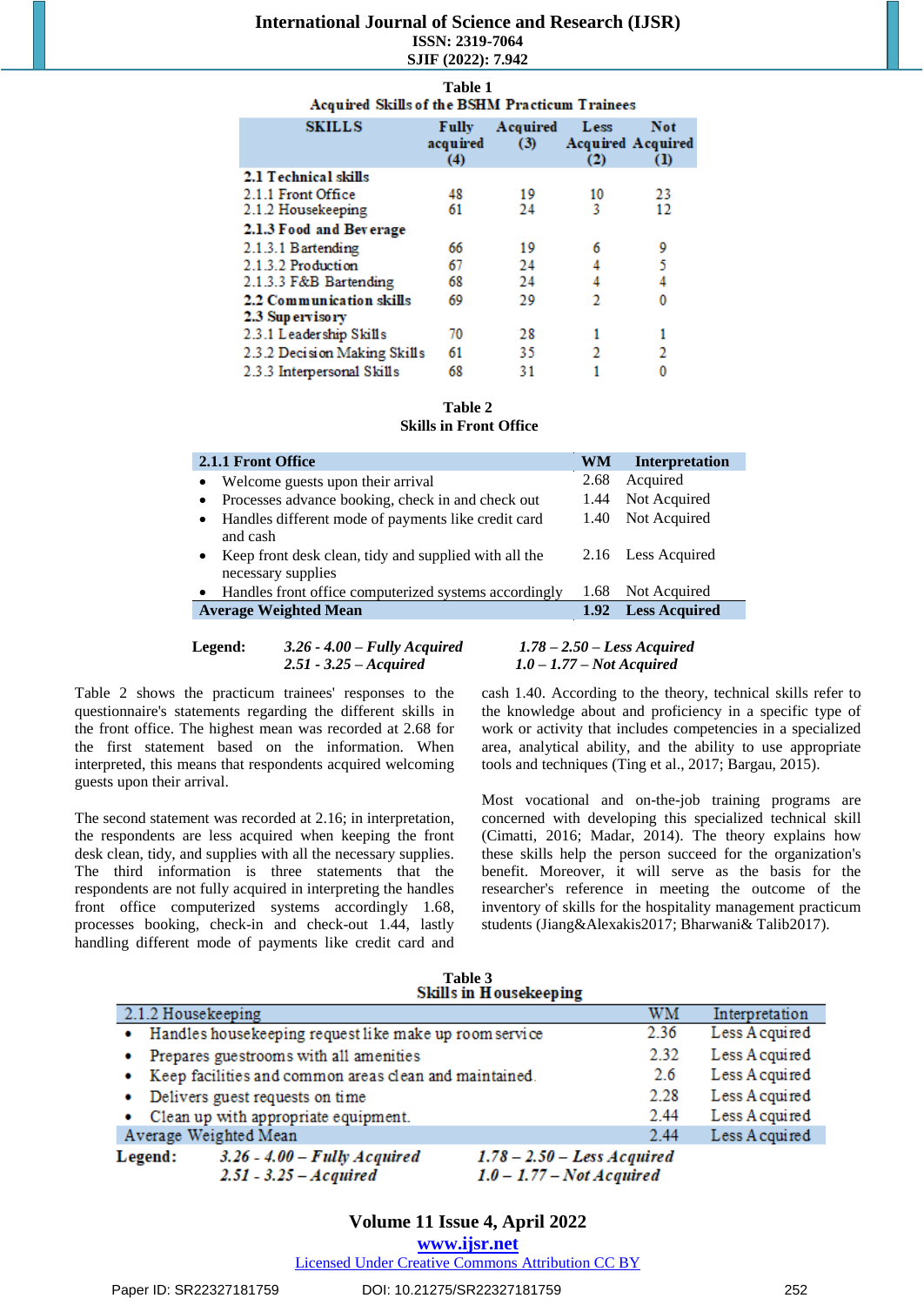Table 3 shows the data on the practicum trainees' responses to the questionnaire's statements regarding the different skills in housekeeping. The highest mean was recorded at 2.44 for the last statement based on the information. When

interpreted, respondents have less acquired cleaning up with the proper equipment.

# **Table 4**

| 2.3.1.1 Bartending |                                                                    |                               | WM   | Interpretation     |
|--------------------|--------------------------------------------------------------------|-------------------------------|------|--------------------|
|                    | • Prepares and present kinds of beverages                          |                               | 2.4  | Less Acquired      |
|                    | • Interact with customers, take orders for drinks and snacks.      |                               |      | 2.24 Less Acquired |
|                    | • Serve customers in a friendly and helpful manner                 |                               |      | 2.92 Acquired      |
|                    | • Assess customers' needs and preferences and make recommendations |                               |      | 2.6 Acquired       |
|                    | • Keep the bar counter and work area neat and clean at all times   |                               |      | 3.08 Acquired      |
|                    | Average Weighted Mean                                              |                               | 2.64 | Acquired           |
| Legend:            | $3.26 - 4.00 - Fully$ Acquired                                     | $1.78 - 2.50 - Less Acquired$ |      |                    |
|                    | $2.51 - 3.25 - Aequired$                                           | $1.0 - 1.77 - Not Acquired$   |      |                    |

Table 4 shows the practicum trainees' responses to the questionnaire's statements regarding the different skills in bartending. The highest mean was recorded at 3.08 for the fifth statement based on the information. When interpreted, this means that respondents acquired in keeping the bar counter and work area neat and clean. The following statement got a 2.92 result, and the respondents have acquired the skills to serve customers in a friendly and

helpful manner. Furthermore, the lowest interpretation acquired is assessing customers' needs and preferences and making recommendations; the result of this statement was at 2.6 in addition to this. There are two skills that the respondents failed to acquire fully, which is interacting with customers, taking orders for drinks and snacks that have a result of 2.24, lastly preparing and presenting kinds of beverages got 2.4

**Table 5 Skills in Food Production** 

|           | 2.3.1.2 Food Production                                           |                                        | WM   | Interpretation     |
|-----------|-------------------------------------------------------------------|----------------------------------------|------|--------------------|
| ۰         | Demonstrating kitchen safety practices                            |                                        | 2.68 | Acquired           |
| ۰         | Plans and implementing different events and activities            |                                        |      | 2.24 Less Acquired |
| $\bullet$ | Preparing dishes in accordance with the hotel's standard recipes  |                                        |      | 2.56 Acquired      |
| ۰         | Performing mise-en-place to ensure the smooth flow of operations. |                                        |      | 2.88 Acquired      |
| ۰         | Sorting, storing and distributing ingredients.                    |                                        | 2.84 | Acquired           |
|           | Average Weighted Mean                                             |                                        | 2.68 | Acquired           |
| Legend:   | $3.26 - 4.00 - Fully Acquired$                                    | $1.78 - 2.50 - Less \textit{Acquired}$ |      |                    |
|           | $2.51 - 3.25 - Aequired$                                          | $1.0 - 1.77 - Not Acquired$            |      |                    |

Table 5 shows the data on the practicum trainees' responses to the questionnaire's statements regarding the different skills in food production. The highest mean was recorded at 2.88 for the fourth statement based on the information.

When interpreted, this means that respondents acquired performing mise-en-place to ensure the smooth flow of operations.

Not Acquired

Acquired

| <b>Skills in Food and Beverage Service</b>                            |    |                    |
|-----------------------------------------------------------------------|----|--------------------|
| l and Beverage Service                                                | WМ | Interpretation     |
| Takes and serves orders appropriately as needed on time 2.72 Acquired |    |                    |
| Prepares variations of dishes                                         |    | 1.48 Not Acquired  |
| Sets up table with all utensils                                       |    | 1.44 Not Acquired  |
| Clean and Prepare Tables                                              |    | 2.16 Less Acquired |

**Table 6**

|         | . Sets up table with all diensils                   |                                     |                                        |  | $1.77$ $1001$ $100$ |  |
|---------|-----------------------------------------------------|-------------------------------------|----------------------------------------|--|---------------------|--|
|         | • Clean and Prepare Tables                          |                                     |                                        |  | 2.16 Less Ao        |  |
|         | • Process Payments                                  |                                     |                                        |  | 1.68 Not Acq        |  |
|         | Average Weighted Mean                               |                                     |                                        |  | 2.72 Acquire        |  |
| Legend: | $3.26 - 4.00 - Fully Acquired$                      |                                     | $1.78 - 2.50 - Less \textit{Acquired}$ |  |                     |  |
|         | $2.51 - 3.25 - Acquired$                            |                                     | $1.0 - 1.77 - Not Acquired$            |  |                     |  |
|         | shows the data on the practicum trainees' responses | recorded at 2.72 for the first stat |                                        |  |                     |  |

Table 6 to the questionnaire's statements regarding the different skills in food and beverage services. The highest mean was

the first statement based on the information. When interpreted, respondents acquired taking and serving guest orders appropriately as needed on time.

Licensed Under Creative Commons Attribution CC BY

Food an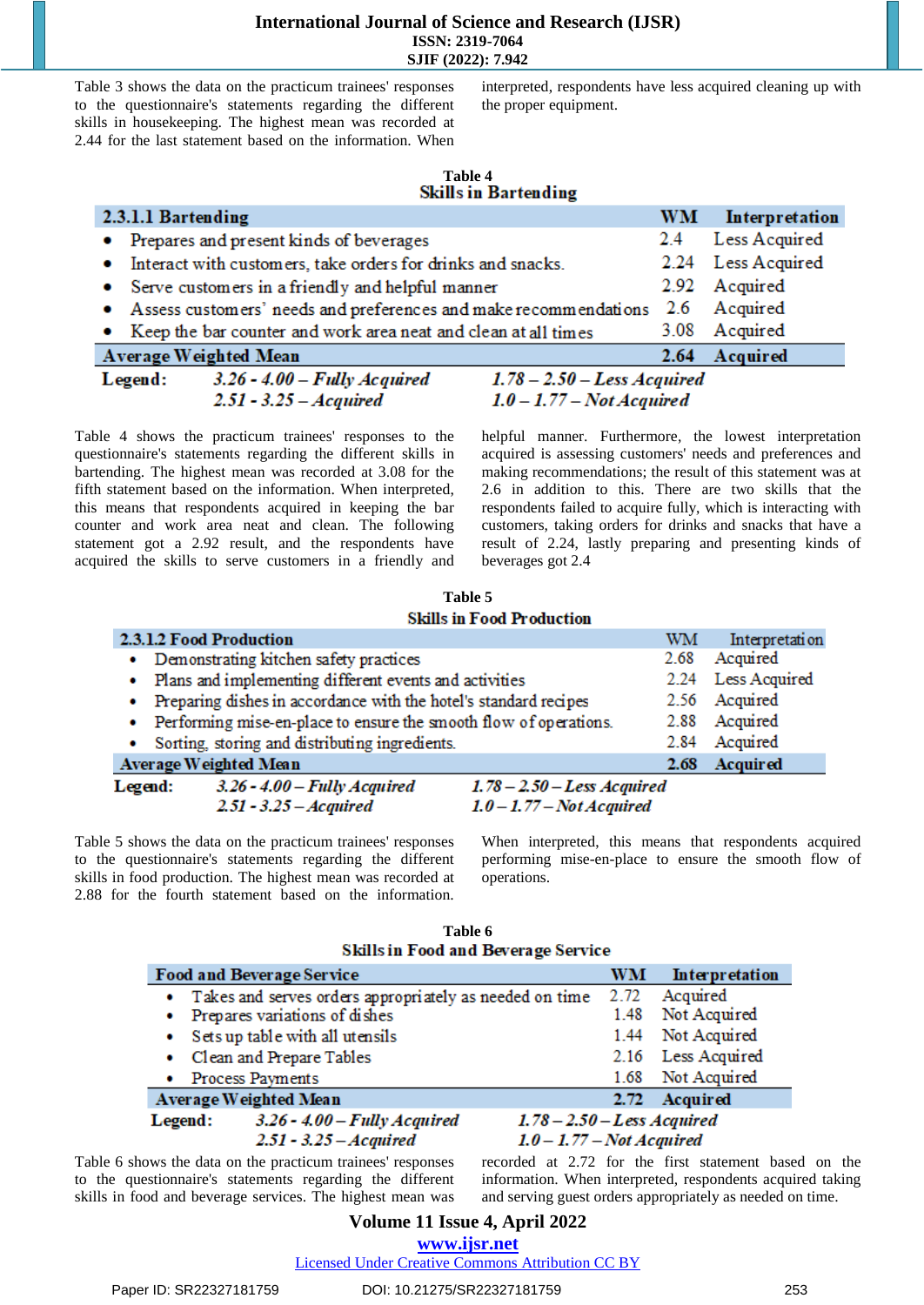# **International Journal of Science and Research (IJSR)**

**ISSN: 2319-7064**

**SJIF (2022): 7.942 Table 7**

|                | <b>Communication Skills</b>                                              |      |                |
|----------------|--------------------------------------------------------------------------|------|----------------|
|                | <b>2.2 Communication Skills</b>                                          | WМ   | Interpretation |
|                | Applies and practices mode of communications                             | 3.08 | Acquired       |
| ۰              | Comprehends accurately all instructions from customers                   | 2.6  | Acquired       |
|                | Receives and listens carefully all instructions from supervisors         | 3    | Acquired       |
| ۰              | Maintains eye contact while interacting with customers                   | 2.68 | Acquired       |
| ۰              | Demonstrates positive facial expressions and posture                     | 3    | Acquired       |
|                | while interacting with people                                            |      |                |
| ۰              | Disseminates information to customers about the hotel                    |      | 2.64 Acquired  |
| ٠              | Convey information regarding concerns of the customers                   | 2.72 | Acquired       |
|                | Clarifies unclear information from management and customers              | 2.68 | Acquired       |
|                | <b>Average Weighted Mean</b>                                             | 2.76 | Acquired       |
| <b>Legend:</b> | $3.26 - 4.00 - Fully Acquired$<br>$1.78 - 2.50 - Less \textit{Acquired}$ |      |                |
|                | $251 - 325 - A$ <i>canived</i><br>$1.0 - 1.77 - Not A$ contired          |      |                |

Table 7 shows the data on the practicum trainees' responses to the questionnaire's statements regarding the different communication skills. The highest mean was recorded at 3.08 for the first statement based on the information. When interpreted, this means that respondents acquired in applying and practicing mode of communications. According to S. Gibson (2015; Kijpoonphol et al., 2021), "Excellent communication skills can improve a guest's experience (Wang et al., 2018) by demonstrating that you pay attention to them, value their opinions, and communicate clearly. The excellent communication skills will lead to greater customer satisfaction, more customers, and thus more success for the hotel.'

Furthermore, Gibson (2015) asserts that it is not always an average ability to communicate constructively. Managers and employees must learn how to communicate efficiently. Effective hotel operators have honed their abilities to articulate both the "how" and "why" of their operations. People will change how things are handled until they understand that something needs to be complete.

Rahim (2011). Listening to customers' inquiries, outlining hotel practices, and providing an oral report are only a few of the common skills needed in the hotel industry. To name a few examples. When listening to customers or hotel guests, interns require specific skills to develop communication skills in projects involving coworkers and supervisors. There are several mismatches between the qualifications needed for the career and the interns' abilities, as can be seen. Despite the hotel managers' opinions, the interns believe they have a greater level of talent in at least five skills. The interns' deficiencies and needs must be met to satisfy the tourism and hospitality management market.

**Table 8 Leadership Skills** 

| 2.3.1 Leadership Skills                                               | WM   | Interpretation     |
|-----------------------------------------------------------------------|------|--------------------|
| • Ensures to make the team or a group better through teamwork         | 2.6  | Acquired           |
| • Recognizes people for contributions and efforts                     | 2.76 | Acquired           |
| • Supports management and organizational changes                      |      | 2.64 Acquired      |
| • Empowers people, co-employees or classmates                         | 2.8  | Acquired           |
| · Gives classmates, peoples and co-employees a chance to be empowered |      | 2.88 Acquired      |
| • Ensures employees as internal customers                             |      | 2.44 Less Acquired |
| • Works with people closely with compassion and care                  | 2.88 | Acquired           |
| • Celebrates success and accomplishments with fun                     | 2.84 | Acquired           |
| Average Weighted Mean                                                 | 2.73 | <b>Acquired</b>    |
| Legend: 3.26 - 4.00 - Fully Acquired<br>$1.78 - 2.50 - Less Acquired$ |      |                    |

 $2.51 - 3.25 - A$ *cquired* 

 $1.0 - 1.77 - Not Acquired$ 

Table 8 shows the data on the practicum trainees' responses to the questionnaire's statements regarding the different leadership skills. The highest mean was recorded at 2.88 for both the fourth and sixth statements based on the information. When interpreted, this means that respondents acquired in giving classmates, people, and co-employees a chance to be empowered and working with people closely with compassion and care.

According to Sisson and Adams (2013, p.140), "these results confirm those of most other research, suggesting that the soft skills that are most important for managers to be effective in hospitality are soft skills. " The two most critical soft skills in this research were building good customer relationships and collaborating efficiently with peers. The results show that today's hospitality programs must produce students who understand interpersonal relationships and collaborate

# **Volume 11 Issue 4, April 2022**

**www.ijsr.net**

Licensed Under Creative Commons Attribution CC BY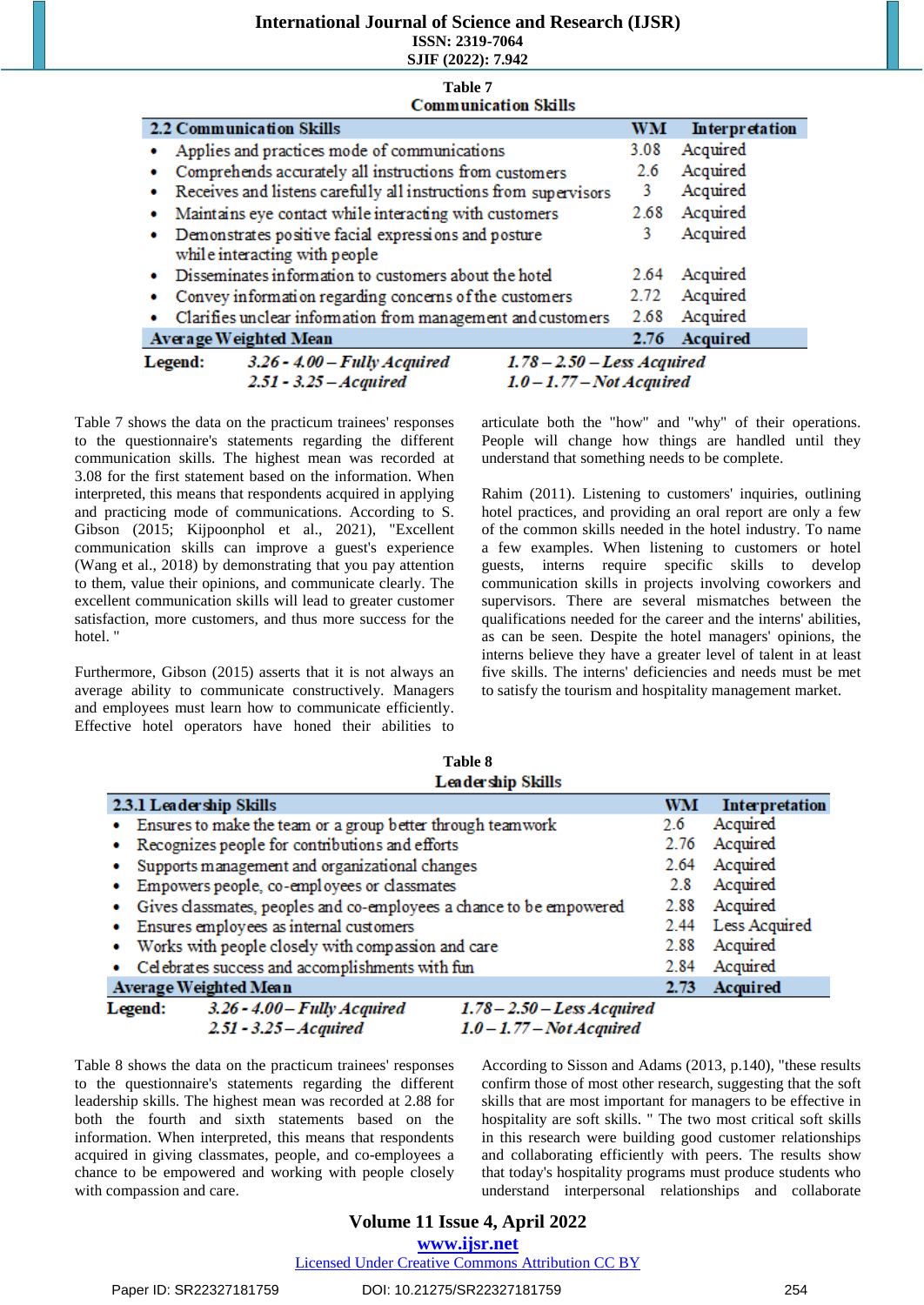effectively with visitors and peers. After establishing the value of soft skills for graduates to be effective in the hospitality industry, it is time to think about how those skills will support the student while on placement. (i. e., before they join the industry full-time). Placements are extremely valuable. Lastly, based on the interpretation, only the Ensures employees as internal customers has less acquired and was recorded at 2.44 most of the respondents did not get the skills.

# **Table 9**

|         | 2.3.2 Interpersonal Skills                                    | <b>WM</b>                     | <b>Interpretation</b> |
|---------|---------------------------------------------------------------|-------------------------------|-----------------------|
| ۰       | Establishes rapports to customers and employees               | 2.6                           | Acquired              |
| ٠       | Maintains self-esteem and disciplines dealing with people     | 2.6                           | Acquired              |
| ۰       | A djusts to different level of personalities of customers     | 2.6                           | Acquired              |
| ۰       | Embraces diverse culture of employees in the workplace        | 2.72                          | Acquired              |
| ۰       | Maintains positive outlooks on a negative situations          | 2.76                          | Acquired              |
| ۰       | Integrates local cultures and practices in a sociable manner  | 2.56                          | Acquired              |
| ۰       | Maintains positive relationships with people on first meeting | 2.8                           | Acquired              |
|         | Empathize difficult customers and situations                  | 2.72                          | Acquired              |
|         | <b>Average Weighted Mean</b>                                  |                               | <b>Acquired</b>       |
| Legend: | $3.26 - 4.00 - Fully$ Acquired                                | $1.78 - 2.50 - Less Acquired$ |                       |
|         | $2.51 - 3.25 - Aequired$                                      | $1.0 - 1.77 - Not Acquired$   |                       |

Table 9 shows the data on the responses of the practicum trainees to the questionnaire's statements regarding the different interpersonal skills. The highest mean was recorded at 2.8 for the seventh statement based on the information. It means that respondents maintained positive relationships with people on first meeting when interpreted. Baum (1990) replicated a study conducted in the United States to determine the competencies expected of hospitality graduates. "Both studies classify what can be identified as 'soft' or human relations-related competencies as the most significant within the top-rated group, " he said, using three categories (essential, considerable, and moderately important). (Baum, 1990, p.14). They included skills including "guest service, " "employee relations, " "professionalism, " and "communication. " He explains this by claiming that technical skills can be taught in-house while soft skills take much longer to learn.

# **Table 10**

| <b>Decision Making Skills</b>                                                                                                                                                            |                                          |           |                                                                                                                                                                                                                                                                                                        |
|------------------------------------------------------------------------------------------------------------------------------------------------------------------------------------------|------------------------------------------|-----------|--------------------------------------------------------------------------------------------------------------------------------------------------------------------------------------------------------------------------------------------------------------------------------------------------------|
| <b>Decision Making Skills</b>                                                                                                                                                            |                                          | <b>WM</b> | <b>Interpretation</b>                                                                                                                                                                                                                                                                                  |
| Solicits feedbacks before making decisions                                                                                                                                               |                                          | 2.32      | Less Acquired                                                                                                                                                                                                                                                                                          |
| Ensures to involve everyone in making decisions<br>$\bullet$                                                                                                                             |                                          | 2.32      | Less Acquired                                                                                                                                                                                                                                                                                          |
| Makes decisions based on facts and situations<br>$\bullet$                                                                                                                               |                                          | 2.48      | Less Acquired                                                                                                                                                                                                                                                                                          |
| Disseminates decisions appropriately to people<br>٠                                                                                                                                      |                                          | 2.16      | Less Acquired                                                                                                                                                                                                                                                                                          |
| Makes decisions on time as required in the operations<br>٠                                                                                                                               |                                          | 2.44      | Less Acquired                                                                                                                                                                                                                                                                                          |
| Takes full responsibilities for the decisions made<br>$\bullet$                                                                                                                          |                                          | 2.6       | Acquired                                                                                                                                                                                                                                                                                               |
| Makes emphasis on the decisions made<br>$\bullet$                                                                                                                                        |                                          | 2.4       | Less Acquired                                                                                                                                                                                                                                                                                          |
| Makes decision based on standards and policies<br>٠                                                                                                                                      |                                          | 2.56      | Acquired                                                                                                                                                                                                                                                                                               |
| <b>Average Weighted Mean</b>                                                                                                                                                             |                                          | 2.8       | <b>Acquired</b>                                                                                                                                                                                                                                                                                        |
| Legend:<br>$3.26 - 4.00 - Fully$ Acquired<br>$2.51 - 3.25 - A$ <i>cquired</i>                                                                                                            |                                          |           | $1.78 - 2.50 - Less Acquired$<br>$1.0 - 1.77 - Not Acquired$                                                                                                                                                                                                                                           |
| ws the data on the responses of the practicum<br>the questionnaire's statements regarding the<br>ision-making skills. The highest mean was<br>2.56 for the last statement based on the   | essential for effective decision-making. |           | in decision-making. Making the proper judgment when<br>addressing the needs and desires of the community is                                                                                                                                                                                            |
| When interpreted, this means that respondents<br>as based on standards and policies.                                                                                                     | 4. Conclusion                            |           |                                                                                                                                                                                                                                                                                                        |
| Moshal (1998). Leaders who have practiced<br>-making skills will make wise, well-informed<br>om various options. Conceptual reasoning,<br>coordination, and problem-solving are all used |                                          |           | The above data further imply that 48% of the BSHM<br>practicum trainees have fully acquired and developed front<br>office skills during their practicum.61% of the practicum<br>trainees have fully acquired and developed housekeeping<br>skills during their practicum.68% of the practicum trainees |

Table 10 shows the data on the responses of the practicum trainees to the questionnaire's statements regarding the different decision-making skills. The highest mean was recorded at 2.56 for the last statement based on the information. When interpreted, this means that respondents made decisions based on standards and policies.

According to Moshal (1998). Leaders who have practiced their decision-making skills will make wise, well-informed decisions from various options. Conceptual reasoning, strategy and coordination, and problem-solving are all used

# **4. Conclusion**

## **Volume 11 Issue 4, April 2022 www.ijsr.net** Licensed Under Creative Commons Attribution CC BY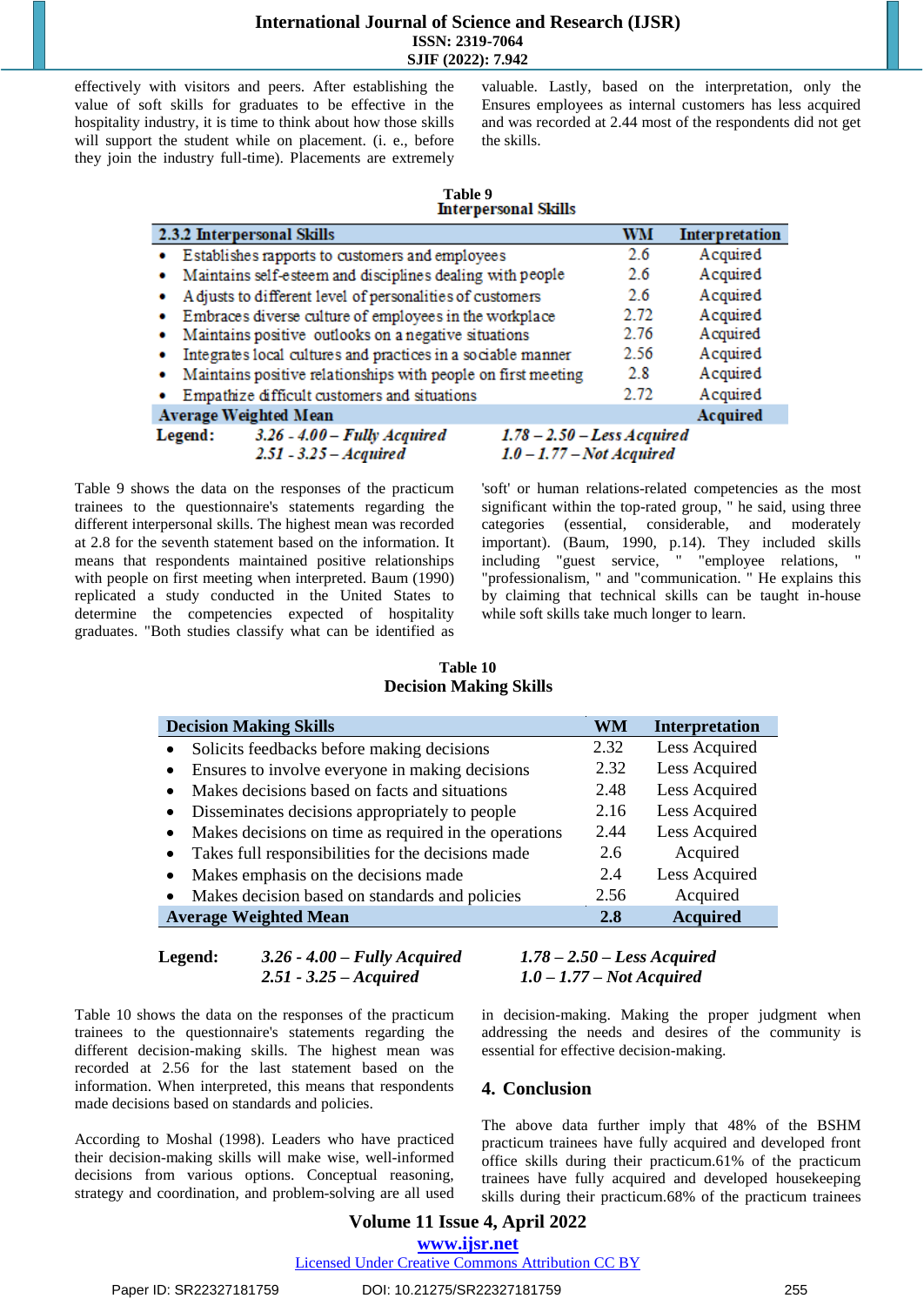have fully acquired and developed F & B Service skills during their practicum.67% have fully acquired and developed F & B production during their practicum.66% have fully acquired and developed F & B bartending skills during their practicum. Based on the data gathered about the technical skills of the practicum trainees, it shows that students are more exposed to F & B Services and are least exposed to Front Office.

The table also shows that 69% have fully acquired and developed communication skills during their practicum. It implies that trainees can deliver effective communication between the guests and co-employees.

It also shows that practicum trainees also develop different skills for supervisory.70% have fully acquired and developed leadership skills during practicum training.61% have fully acquired and developed decision-making skills, and 68% have fully acquired and developed interpersonal skills. Furthermore, it shows that in supervisory practicum, the student is engaged in a task that involves leadership, decision making, and interpersonal skills. The data shows that the practicum trainees' capacity to make judgments is a leadership attribute, which demonstrates their ability to think objectively and tie their ideas to the task's objectives.

Finally, the practicum trainees have developed all the skills required of a BSHM student during the apprenticeship.

# **5. Recommendation**

In line with the results of the study, the following recommendations are profound:

- Prior to authorizing a practicum program, the Higher Educational Institution should thoroughly assess each requested practicum program and the establishment.
- Conduct on-site visits per establishment to assess further the practicum students regarding the training status of the student.
- Design a structured plan for a practicum and specification of required experience based on the preinternship assessment.

# **References**

- [1] Adjei, D. (2012). *The Impact of Job Rotation on Employees' performance A Case Study; Utrak Financial Services Limited.* School of Business, KNUST. Retrieved from [http: //ir. knust. edu.](http://ir.knust.edu.gh/bitstream/123456789/7534/1/DORA%2BADJEI.pdf)  [gh/bitstream/123456789/7534/1/DORA%2BADJEI.](http://ir.knust.edu.gh/bitstream/123456789/7534/1/DORA%2BADJEI.pdf)  [pdf](http://ir.knust.edu.gh/bitstream/123456789/7534/1/DORA%2BADJEI.pdf)
- [2] Bargau, M. A. (2015). Leadership versus management. Romanian Economic and Business Review, 10 (2), 197.
- [3] Bharwani, S., & Talib, P. (2017). Competencies of hotel general managers: A conceptual framework. International Journal of Contemporary Hospitality Management.
- [4] Baum, T. (2012). *Skills and training for the hospitality sector: a review of issues*, Journal of Vocational Education and Training, 54: 3, 343-364, DOI: 10.1080/13636820200200204
- [5] Cetin, G., Demirciftci, T., &Bilgihan, A. (2016). Meeting revenue management challenges: Knowledge, skills and abilities. International Journal of Hospitality Management, 57, 132-142.
- [6] Cimatti, B. (2016). Definition, development, assessment of soft skills and their role for the quality of organizations and enterprises. International Journal for quality research, 10 (1), 97.
- [7] Dedos, S. G., &Fouskakis, D. (2021). Dataset and validation of the approaches to study skills inventory for students. Scientific Data, 8 (1), 1-7.
- [8] Gibson, S. (2015). The importance of effective communication of a hotel manager. Retrieved from [https: //mooreandsmalley. co. uk/insights/knowledge](https://mooreandsmalley.co.uk/insights/knowledge-post/the-importance-of-effective-communication-of-a-hotel-manager/)[post/the-importance-of-effective-communication-of-a](https://mooreandsmalley.co.uk/insights/knowledge-post/the-importance-of-effective-communication-of-a-hotel-manager/)[hotel-manager/](https://mooreandsmalley.co.uk/insights/knowledge-post/the-importance-of-effective-communication-of-a-hotel-manager/)
- [9] Guest, D. (2011). *Human resource management and performance: still searching for some answers.* Human Resource Management Journal, Vo 21, no 1, 2011, pages 3-13. Retrieved from [https: //www.academia.](https://www.academia.edu/19524983/Human_resource_management_and_performance_still_searching_for_some_answers)  [edu/19524983/Human\\_resource\\_management\\_and\\_per](https://www.academia.edu/19524983/Human_resource_management_and_performance_still_searching_for_some_answers) formance still searching for some answers
- [10] Guevarra, N., Buenaventura, C. Pillarina, J. & Santos E. (ND). *An assessment of selected HRM students on their on-the-job training.* Retrieved from [https:](https://www.scribd.com/doc/311971961/Thesis-Ojt-Buo-Chapter-1-4)  [//www.scribd. com/doc/311971961/Thesis-Ojt-Buo-](https://www.scribd.com/doc/311971961/Thesis-Ojt-Buo-Chapter-1-4)[Chapter-1-4](https://www.scribd.com/doc/311971961/Thesis-Ojt-Buo-Chapter-1-4)
- [11] Hettiararchchi H. A. H., &Jayarathna, SMDY, (2014). *The effect of Employee Work-Related Attitudes on Employee Job Performance: A Study of Tertiary and Vocational Education Sector in Sri Lanka.* IOSR Journal of Business and Managenent e-ISSN: 2278- 487X, p-ISSN: 2319-7668. Volume 16, Issue 4. Ver. IV (April 2014), PP 74-83. Retrieved from [https:](https://www.researchgate.net/publication/280495670_The_effect_of_Employee_Work_Related_Attitudes_on_Employee_Job_Performance_A_Study_of_Tertiary_and_Vocational_Education_Sector_in_Sri_Lanka)  [//www.researchgate.](https://www.researchgate.net/publication/280495670_The_effect_of_Employee_Work_Related_Attitudes_on_Employee_Job_Performance_A_Study_of_Tertiary_and_Vocational_Education_Sector_in_Sri_Lanka)  [net/publication/280495670\\_The\\_effect\\_of\\_Employee\\_](https://www.researchgate.net/publication/280495670_The_effect_of_Employee_Work_Related_Attitudes_on_Employee_Job_Performance_A_Study_of_Tertiary_and_Vocational_Education_Sector_in_Sri_Lanka) [Work\\_Related\\_Attitudes\\_on\\_Employee\\_Job\\_Performa](https://www.researchgate.net/publication/280495670_The_effect_of_Employee_Work_Related_Attitudes_on_Employee_Job_Performance_A_Study_of_Tertiary_and_Vocational_Education_Sector_in_Sri_Lanka) [nce\\_A\\_Study\\_of\\_Tertiary\\_and\\_Vocational\\_Education](https://www.researchgate.net/publication/280495670_The_effect_of_Employee_Work_Related_Attitudes_on_Employee_Job_Performance_A_Study_of_Tertiary_and_Vocational_Education_Sector_in_Sri_Lanka) [\\_Sector\\_in\\_Sri\\_Lanka](https://www.researchgate.net/publication/280495670_The_effect_of_Employee_Work_Related_Attitudes_on_Employee_Job_Performance_A_Study_of_Tertiary_and_Vocational_Education_Sector_in_Sri_Lanka)
- [12] Jiang, L., &Alexakis, G. (2017). Comparing students' and managers' perceptions of essential entry-level management competencies in the hospitality industry: An empirical study. Journal of hospitality, leisure, sport & tourism education, 20, 32-46.
- [13] Katz, R. L. (2019), *Skills of an Effective Administrator. The* United States of America. Harvard Business School Publishing Corporation
- [14] Kijpoonphol, W., & Linh, N. D. (2021). Needs of front office staff's English communication skills. Journal of Thai Hospitality and Tourism, 16 (1), 92-105.
- [15] Li, T. (2015). *Organizational Culture & Employee Behavior Case Study.* Lahti University of Applied Sciences. Retrieved from https: //core. ac. uk/download/pdf/38122623. pdf
- [16] Lock, S. (March 24, 2021). A number of employees in the hospitality and leisure industry in the United States from 2009 to 2020. Retrieved from [https:](https://www.statista.com/statistics/978503/hospitality-industry-employees-us/)  [//www.statista. com/statistics/978503/hospitality](https://www.statista.com/statistics/978503/hospitality-industry-employees-us/)[industry-employees-us/](https://www.statista.com/statistics/978503/hospitality-industry-employees-us/)
- [17] Lookout, E., Lasten, E., Lawson, A., & Chen, B. (ND). *The development of soft skills during internships: The hospitality student's voice*. Stenden University of Applied Sciences, The Netherlands 2RMIT University,

# **Volume 11 Issue 4, April 2022**

## **www.ijsr.net**

# Licensed Under Creative Commons Attribution CC BY